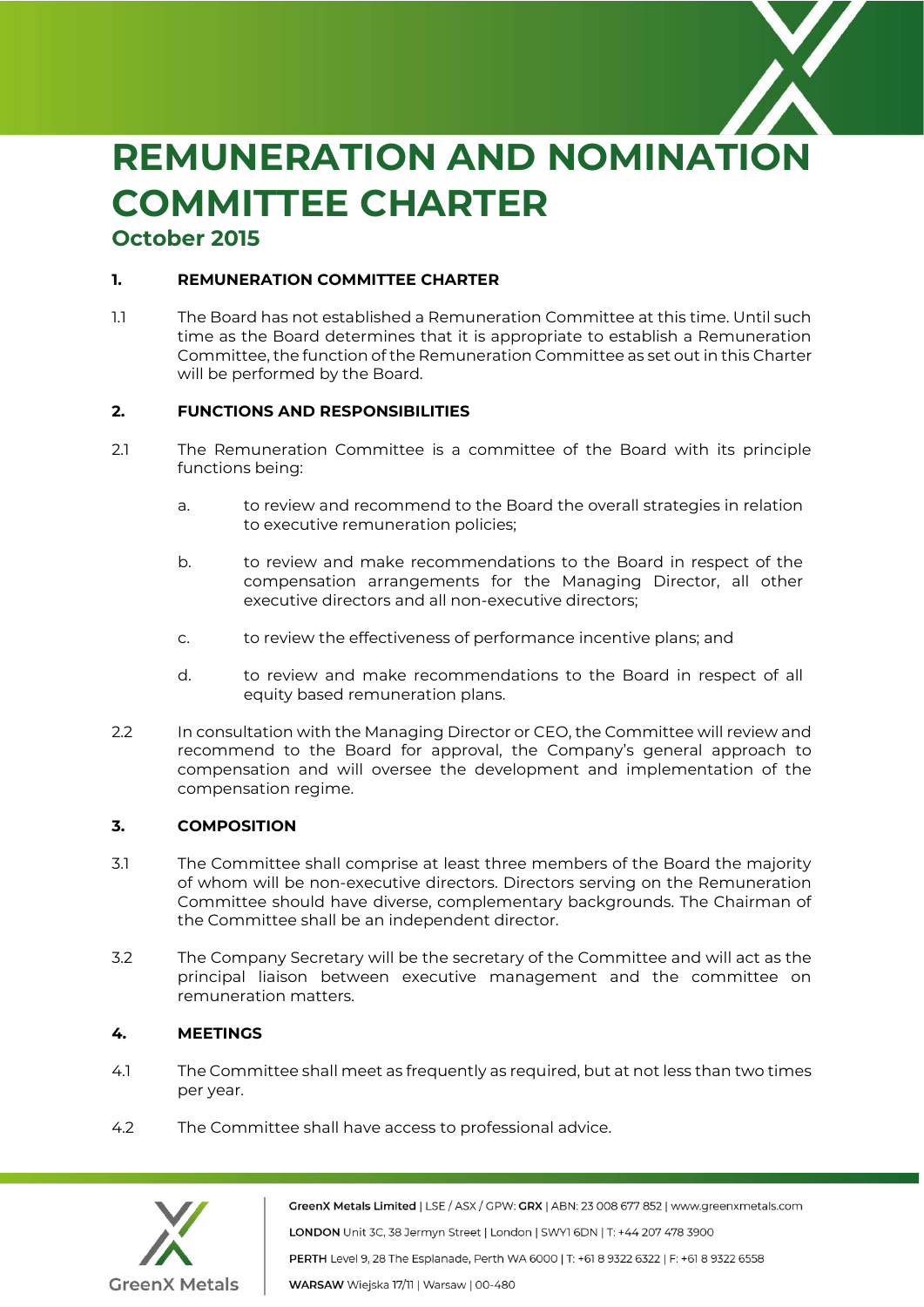

4.3 Two members of the Committee shall comprise a quorum. Where only two members are present, the unanimous vote of the two members will constitute an act of the Committee. Where the committee comprises more than two committee members, the vote of a majority of the members present will constitute an act of the Committee.

## **5. REMUNERATION POLICY**

- 5.1 This policy governs the operations of the Remuneration Committee. The Committee shall review and reassess the policy at least annually and obtain the approval of the Board.
- 5.2 *General Director remuneration*
- 5.2.1 Shareholder approval must be obtained in relation to the overall limit set for directors' fees. The directors shall set individual Board fees within the limit approved by shareholders.
- 5.2.2 Shareholders must also approve the framework for any equity based compensation schemes and if a recommendation is made for a director to participate in an equity scheme, that participation must be approved by the shareholders.
- 5.3 *Executive remuneration*
- 5.3.1 The Company's remuneration policy for executive directors and senior management is designed to promote superior performance and long term commitment to the Company. Executives receive a base remuneration which is market related, together with performance based remuneration which shall be determined by the Remuneration Committee and/or the Board, after consideration of performance against key performance indicators.
- 5.3.2 Overall remuneration policies are subject to the discretion of the Board and can be changed to reflect competitive market and business conditions where it is in the interests of the Company and shareholders to do so.
- 5.3.3 Executive remuneration and other terms of employment are reviewed annually by the Remuneration Committee having regard to performance, relevant comparative information and expert advice.
- 5.3.4 The Committee's reward policy reflects its obligation to align executive's remuneration with shareholders' interests and to retain appropriately qualified executive talent for the benefit of the Company. The main principles of the policy are:
	- a. reward reflects the competitive market in which the Company operates,
	- b. individual reward should be linked to performance criteria, and
	- c. executives should be rewarded for both financial and non-financial performance.
- 5.3.5 The total remuneration of executives and other senior managers consists of the following:
	- a. salary executives director and senior manager receive a fixed sum payable monthly in cash.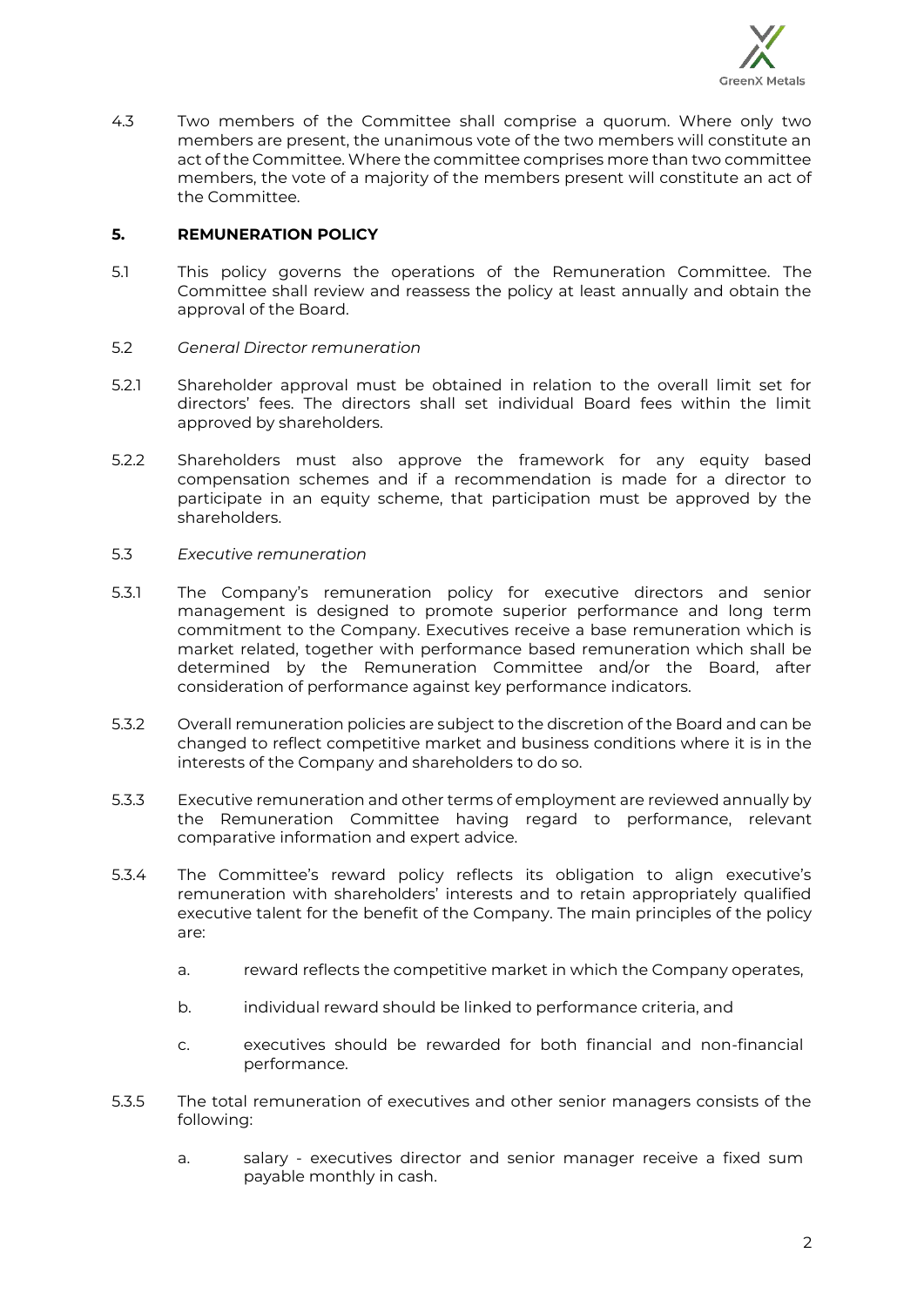

- b. bonus executive directors and nominated senior managers are eligible to receive an annual cash bonus and to participate in a long term incentive plan - executive directors may participate in performance rights / share option schemes with the prior approval of shareholders. Executives may also participate in performance rights / share option schemes, with any performance rights / option issues generally being made in accordance with thresholds set in plans approved by shareholders. The Board however, considers it appropriate to retain the flexibility to issue options to executives outside of approved employee performance rights / option plans in exceptional circumstances.
- c. other benefits executive directors and senior managers are eligible to participate in superannuation schemes when in existence.
- 5.3.6 Remuneration of other executives consists of the following:
	- a. salary senior executive receives a fixed sum payable monthly in cash;
	- b. bonus each executive is eligible to receive an annual cash bonus if deemed appropriate;
	- c. l long term incentives each senior executive may participate in performance rights / share option schemes which have been approved by shareholders; and
	- d. other benefits senior executive are eligible to participate in superannuation schemes when in existence.
- 5.4 *Non-executive remuneration*
- 5.4.1 Shareholders approve the maximum aggregate remuneration for non-executive directors. The Remuneration Committee recommends the actual payments to directors and the Board is responsible for ratifying any recommendations, if appropriate.
- 5.4.2 All directors are entitled to have their indemnity insurance paid by the Company.
- 5.5 *Economic Risk*
- 5.5.1 Directors and senior executives are prohibited from entering into transactions or arrangements which limit the economic risk of participating in unvested entitlements.

#### **6. NOMINATION COMMITTEE CHARTER**

6.1 The Board has not established a Nomination Committee at this time. Until such time as the Board determines that it is appropriate to establish a Nomination Committee, the function of the Nomination Committee as set out in this Charter will be performed by the Board.

## **7. FUNCTIONS AND RESPONSIBILITIES**

7.1 The Nomination Committee is a committee of the Board with its principle functions being to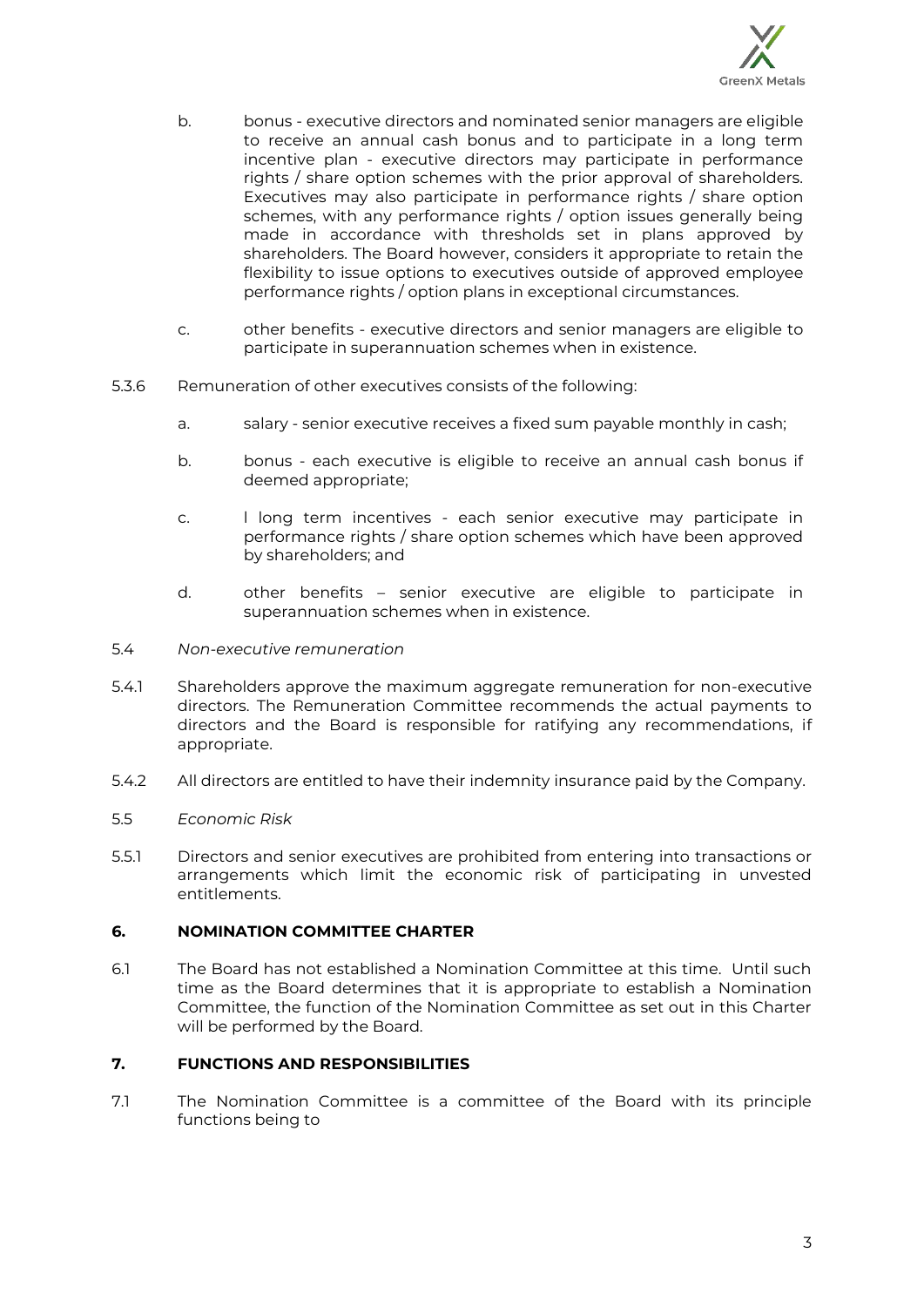

- a. review the composition of the Board and ensure that the Board has an appropriate mix of skills and experience to properly fulfil its responsibilities, and
- b. ensure that the Board is comprised of directors who contribute to the successful management of the Company and discharge their duties having regard to the law and the highest standards of corporate governance.

## **8. COMPOSITION**

- 8.1 The Committee shall comprise at least three directors, the majority of whom must be non-executive directors, one of whom will be appointed the Committee Chairman. The Board may appoint additional non-executive directors to the Committee or remove and replace members of the Committee by resolution.
- 8.2 The Company Secretary shall be the Secretary of the Committee and shall attend meetings of the Committee as required.

## **9. MEETINGS**

- 9.1 The Committee will meet at least once a year and additionally as circumstances may require. Meetings are called by the Secretary as directed by the Board or at the request of the Chairman of the Committee.
- 9.2 Where deemed appropriate by the Chairman of the Committee, meetings and subsequent approvals may be held or concluded by way of a circular written resolution or conference call.
- 9.3 A quorum shall comprise any two members of the Committee. In the absence of the Committee Chairman or appointed delegate, the members shall elect one of their number as Chairman.
- 9.4 Decisions will be based on a majority of votes with the Chairman having a casting vote.
- 9.5 The Committee may invite executive management team members or other individuals, including external third parties to attend meetings of the Committee, as they consider appropriate.

#### **10. ACCESS**

- 10.1 Members of the Committee have rights of access to the books and records of the Company to enable them to discharge their duties as Committee members, except where the Board determines that such access would be adverse to the Company's interests.
- 10.2 The Committee may consult independent experts where the Committee considers this necessary to carry out its duties and responsibilities. Any costs incurred as a result of the Committee consulting an independent expert will be borne by the Company.

#### **11. RESPONSIBILITIES**

11.1 The Committee shall periodically review and consider the structure and balance of the Board and make recommendations regarding appointments, retirements and terms of office of directors. In particular, the Committee is to